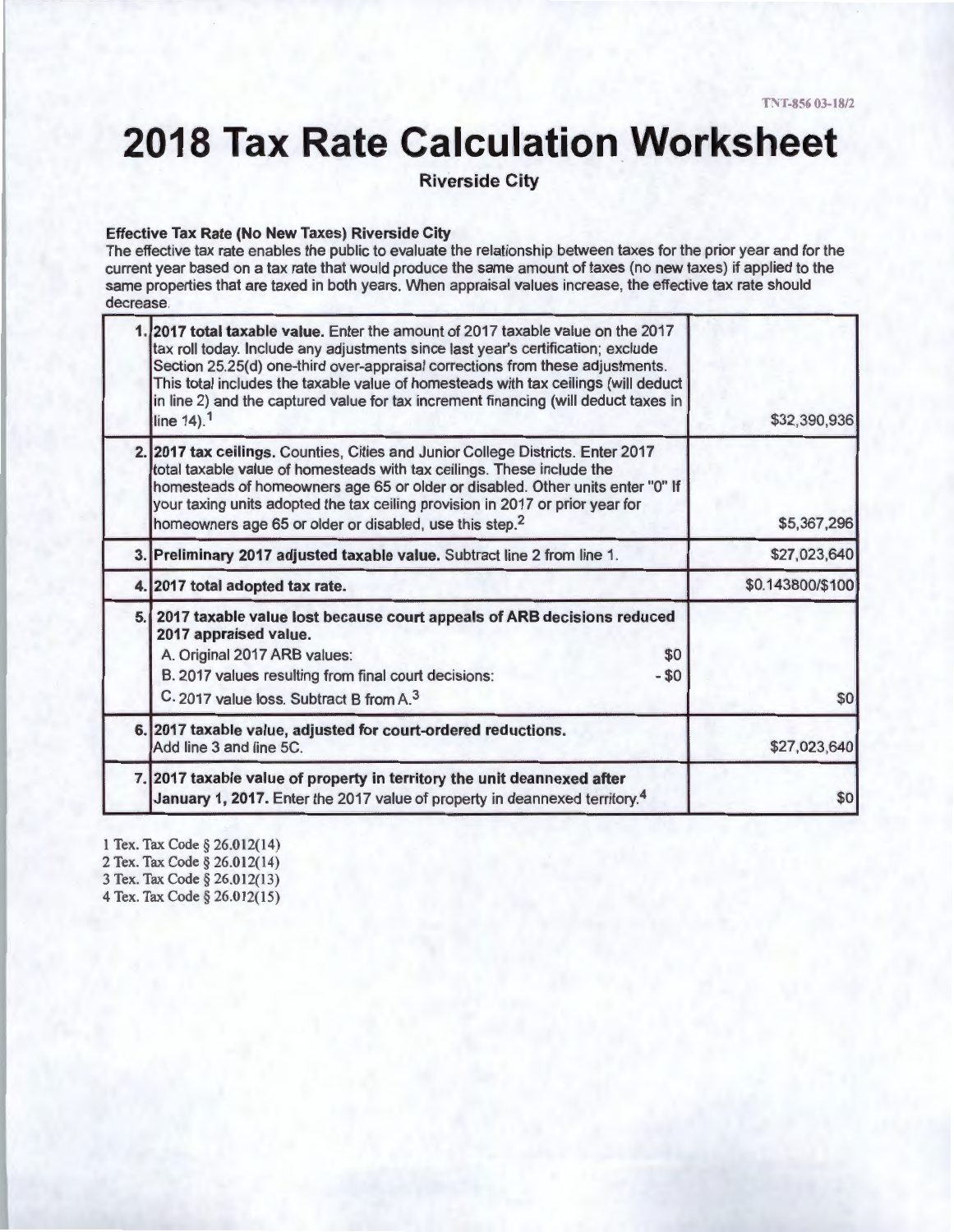# **2018 Tax Rate Calculation Worksheet (continued)**

**Riverside City** 

| 8.1 | 2017 taxable value lost because property first qualified for an exemption<br>in 2017. Note that lowering the amount or percentage of an existing exemption<br>does not create a new exemption or reduce taxable value. If the taxing unit<br>increased an original exemption, use the difference between the original<br>exempted amount and the increased exempted amount. Do not include value<br>lost due to freeport or "goods-in-transit" exemptions.<br>\$1,970<br>A. Absolute exemptions. Use 2017 market value:<br>B. Partial exemptions. 2018 exemption amount or<br>2018 percentage exemption times 2017 value:<br>$+ $26,504$<br>C. Value loss, Add A and B. <sup>5</sup> | \$28,474     |
|-----|--------------------------------------------------------------------------------------------------------------------------------------------------------------------------------------------------------------------------------------------------------------------------------------------------------------------------------------------------------------------------------------------------------------------------------------------------------------------------------------------------------------------------------------------------------------------------------------------------------------------------------------------------------------------------------------|--------------|
| 9.1 | 2017 taxable value lost because property first qualified for agricultural<br>appraisal (1-d or 1-d-1), timber appraisal, recreational/scenic appraisal or<br>public access airport special appraisal in 2018. Use only those properties<br>that first qualified in 2018; do not use properties that qualified in 2017.<br>A. 2017 market value:<br>\$0<br>$- $0$<br>B. 2018 productivity or special appraised value:<br>C. Value loss. Subtract B from A. <sup>6</sup>                                                                                                                                                                                                               | \$0          |
|     | 10. Total adjustments for lost value. Add lines 7, 8C and 9C.                                                                                                                                                                                                                                                                                                                                                                                                                                                                                                                                                                                                                        | \$28,474     |
|     | 11. 2017 adjusted taxable value. Subtract line 10 from line 6.                                                                                                                                                                                                                                                                                                                                                                                                                                                                                                                                                                                                                       | \$26,995,166 |
|     | 12. Adjusted 2017 taxes. Multiply line 4 by line 11 and divide by \$100.                                                                                                                                                                                                                                                                                                                                                                                                                                                                                                                                                                                                             | \$38,819     |
|     | 13. Taxes refunded for years preceding tax year 2017. Enter the amount of<br>taxes refunded by the taxing unit for tax years preceding tax year 2017. Types<br>of refunds include court decisions, Tax Code § 25.25(b) and (c) corrections and<br>Tax Code § 31.11 payment errors. Do not include refunds for tax year 2017.<br>This line applies only to tax years preceding tax year 2017.7                                                                                                                                                                                                                                                                                        | \$0          |
|     | 14. Taxes in tax increment financing (TIF) for tax year 2017. Enter the amount of<br>taxes paid into the tax increment fund for a reinvestment zone as agreed by the<br>taxing unit. If the unit has no 2018 captured appraised value in Line 16D, enter<br>$"0"$ <sup>8</sup>                                                                                                                                                                                                                                                                                                                                                                                                       | \$0          |
|     | 15. Adjusted 2017 taxes with refunds and TIF adjustment. Add lines 12 and 13,<br>subtract line 14.9                                                                                                                                                                                                                                                                                                                                                                                                                                                                                                                                                                                  | \$38,819     |
|     | 16. Total 2018 taxable value on the 2018 certified appraisal roll today. This<br>value includes only certified values and includes the total taxable value of<br>homesteads with tax ceilings (will deduct in line 18). These homesteads<br>includes homeowners age 65 or older or disabled. <sup>10</sup><br>A. Certified values only:<br>\$32,912,847<br>B. Counties: Include railroad rolling stock values<br>certified by the Comptroller's office:<br>$+ $0$                                                                                                                                                                                                                    |              |

*5* Tex. Tax Code§ 26.01 2(15) 6 Tex. Tax Code § 26.012(15) 7 Tex. Tax Code § 26.012(13) 8 Tex. Tax Code§ 26.03(c) 9 Tex. Tax Code § 26.012(13) 10 Tex. Tax Code § 26.012(15)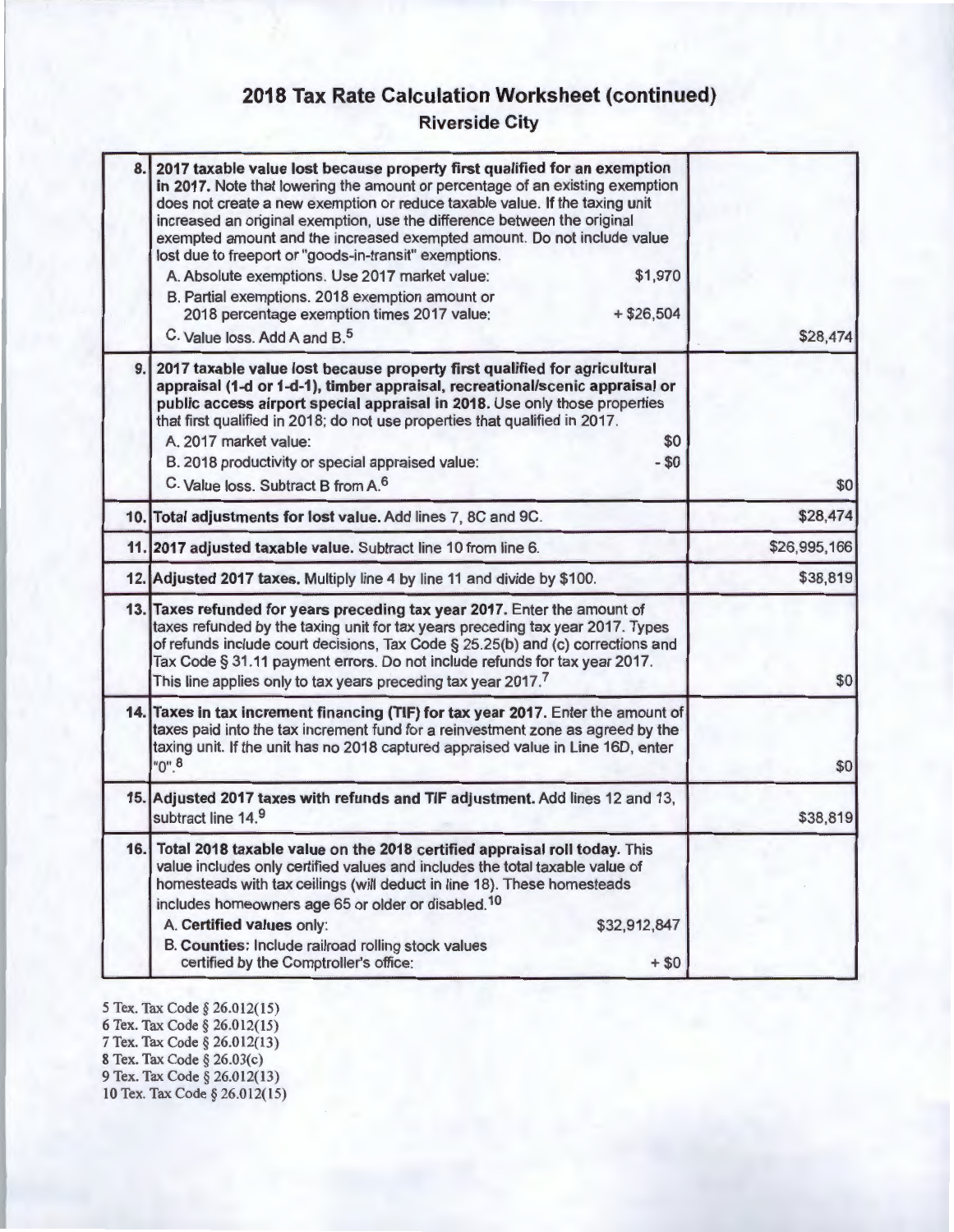# **2018 Tax Rate Calculation Worksheet (continued)**

### **Riverside City**

| 16.<br>(cont.) | C. Pollution control and energy storage system<br>exemption: Deduct the value of property<br>exempted for the current tax year for the first time<br>as pollution control or energy storage system<br>property:<br>D. Tax increment financing: Deduct the 2018<br>captured appraised value of property taxable by a<br>taxing unit in a tax increment financing zone for<br>which the 2018 taxes will be deposited into the tax<br>increment fund. Do not include any new property<br>value that will be included in line 21 below. <sup>11</sup><br>E. Total 2018 value. Add A and B, then subtract C<br>and D.                                                                                                                                                                                                                                                                                                                                                                                                                                                                                                                                                                                                                                              | $-$ \$0<br>$- $0$   | \$32,912,847 |
|----------------|---------------------------------------------------------------------------------------------------------------------------------------------------------------------------------------------------------------------------------------------------------------------------------------------------------------------------------------------------------------------------------------------------------------------------------------------------------------------------------------------------------------------------------------------------------------------------------------------------------------------------------------------------------------------------------------------------------------------------------------------------------------------------------------------------------------------------------------------------------------------------------------------------------------------------------------------------------------------------------------------------------------------------------------------------------------------------------------------------------------------------------------------------------------------------------------------------------------------------------------------------------------|---------------------|--------------|
| 17.            | Total value of properties under protest or not included on certified<br>appraisal roll. <sup>12</sup><br>A. 2018 taxable value of properties under<br>protest. The chief appraiser certifies a list of<br>properties still under ARB protest. The list shows<br>the appraisal district's value and the taxpayer's<br>claimed value, if any or an estimate of the value if<br>the taxpayer wins. For each of the properties<br>under protest, use the lowest of these values.<br>Enter the total value. <sup>13</sup><br>B. 2018 value of properties not under protest or<br>included on certified appraisal roll. The chief<br>appraiser gives taxing units a list of those taxable<br>properties that the chief appraiser knows about<br>but are not included at appraisal roll certification.<br>These properties also are not on the list of<br>properties that are still under protest. On this list<br>of properties, the chief appraiser includes the<br>market value, appraised value and exemptions<br>for the preceding year and a reasonable estimate<br>of the market value, appraised value and<br>exemptions for the current year. Use the lower<br>market, appraised or taxable value (as<br>appropriate). Enter the total value. <sup>14</sup> | \$211,620<br>$+ $0$ |              |

11 Tex. Tax Code§ 26.03(c) 12 Tex. Tax Code§ 26.0l(c) 13 Tex. Tax Code § 26.04 and 26.041 14 Tex. Tax Code§ 26.04 and 26.041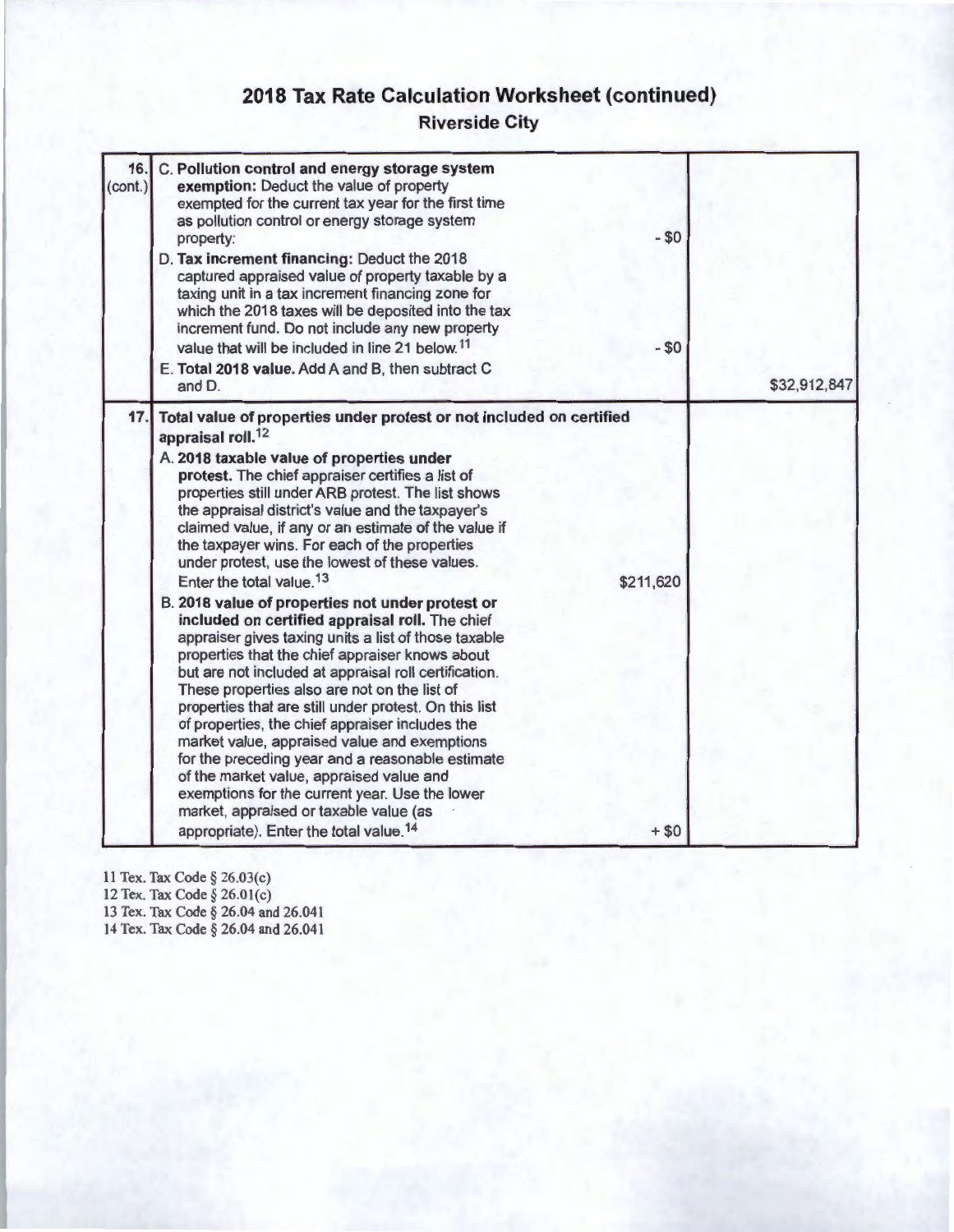## **2018 Tax Rate Calculation Worksheet (continued) Riverside City**

| (cont.) | 17. C. Total value under protest or not certified. Add<br>A and B.                                                                                                                                                                                                                                                                                                                                                                                                                                                                                                                                                                             | \$211,620      |
|---------|------------------------------------------------------------------------------------------------------------------------------------------------------------------------------------------------------------------------------------------------------------------------------------------------------------------------------------------------------------------------------------------------------------------------------------------------------------------------------------------------------------------------------------------------------------------------------------------------------------------------------------------------|----------------|
|         | 18. 2018 tax ceilings. Counties, cities and junior colleges enter 2018 total taxable<br>value of homesteads with tax ceilings. These include the homesteads of<br>homeowners age 65 or older or disabled. Other taxing units enter "0". If your<br>taxing units adopted the tax ceiling provision in 2017 or prior year for<br>homeowners age 65 or older or disabled, use this step. <sup>15</sup>                                                                                                                                                                                                                                            | \$5,165,693    |
|         | 19. 2018 total taxable value. Add lines 16E and 17C. Subtract line 18.                                                                                                                                                                                                                                                                                                                                                                                                                                                                                                                                                                         | \$27,958,774   |
|         | 20. Total 2018 taxable value of properties in territory annexed after January 1,<br>2008. Include both real and personal property. Enter the 2018 value of property<br>in territory annexed. <sup>16</sup>                                                                                                                                                                                                                                                                                                                                                                                                                                     | \$0            |
|         | 21. Total 2018 taxable value of new improvements and new personal property<br>located in new improvements. New means the item was not on the appraisal<br>roll in 2017. An improvement is a building, structure, fixture or fence erected on<br>or affixed to land. New additions to existing improvements may be included if<br>the appraised value can be determined. New personal property in a new<br>improvement must have been brought into the taxing unit after January 1, 2017<br>and be located in a new improvement. New improvements do include property<br>on which a tax abatement agreement has expired for 2018. <sup>17</sup> | \$846,930      |
|         | 22. Total adjustments to the 2018 taxable value. Add lines 20 and 21.                                                                                                                                                                                                                                                                                                                                                                                                                                                                                                                                                                          | \$846,930      |
|         | 23. 2018 adjusted taxable value. Subtract line 22 from line 19.                                                                                                                                                                                                                                                                                                                                                                                                                                                                                                                                                                                | \$27,111,844   |
|         | 24. 2018 effective tax rate. Divide line 15 by line 23 and multiply by \$100.18                                                                                                                                                                                                                                                                                                                                                                                                                                                                                                                                                                | \$0.1431/\$100 |
|         | 25. COUNTIES ONLY. Add together the effective tax rates for each type of tax the<br>county levies. The total is the 2018 county effective tax rate. <sup>19</sup>                                                                                                                                                                                                                                                                                                                                                                                                                                                                              | \$/\$100       |

15 Tex. Tax Code § 26.012(6) 16 Tex. Tax Code § 26.012(17) 17 Tex. Tax Code § 26.012(17) 18 Tex. Tax Code§ 26.04(c) 19 Tex. Tax Code§ 26.04(d)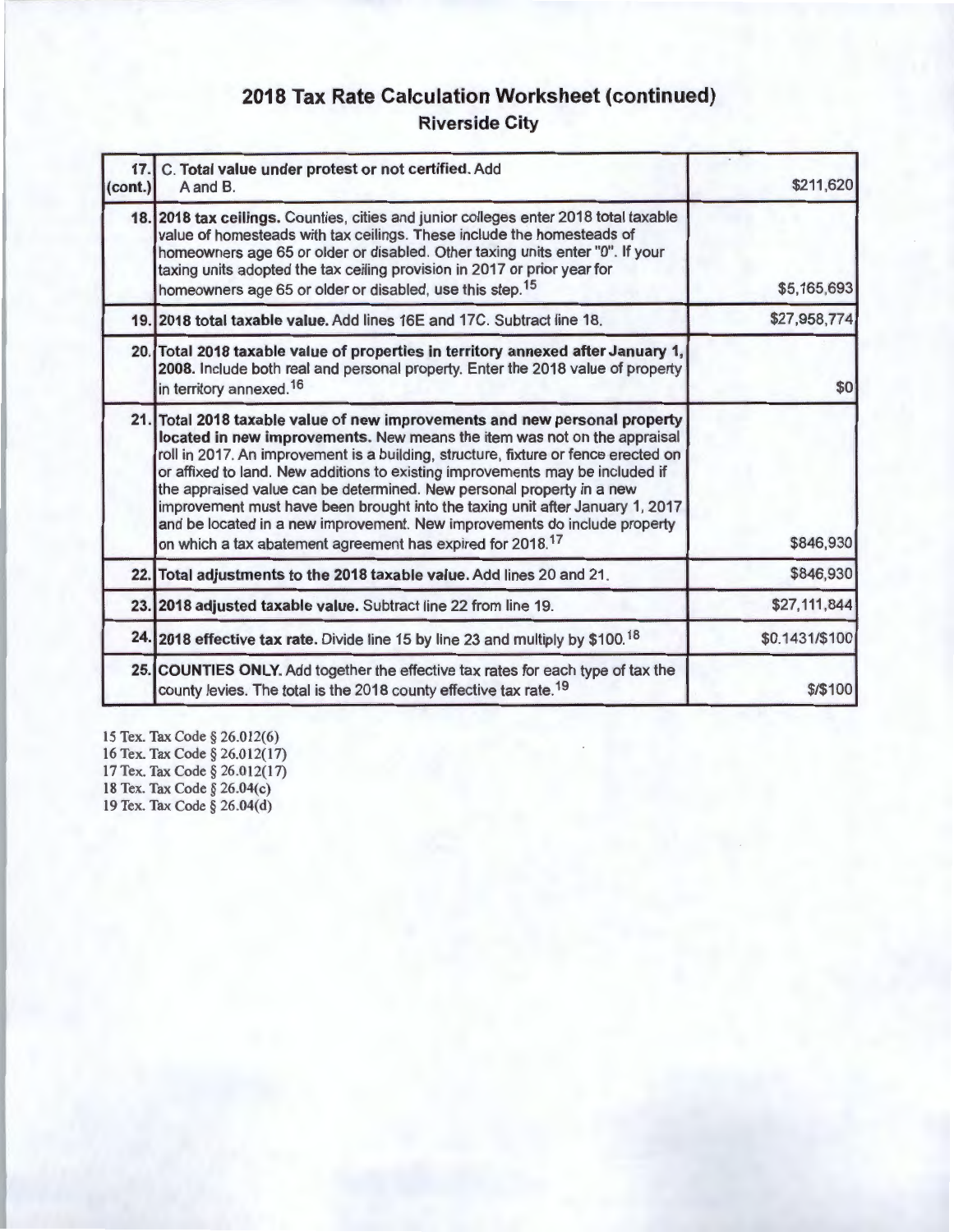#### **Rollback Tax Rate Riverside City**

The rollback tax rate is split into two separate rates:

- 1. **Maintenance and Operations (M&O):** The M&O portion is the tax rate that is needed to raise the same amount of taxes that the taxing unit levied in the prior year plus eight percent. This rate accounts for such things as salaries, utilities and day-to-day operations.
- 2. **Debt:** The debt tax rate includes the debt service necessary to pay the taxing unit's debt payments in the coming year. This rate accounts for principal and interest on bonds and other debt secured by property tax revenue

The rollback tax rate for a county is the sum of the rollback tax rates calculated for each type of tax the county levies. In most cases the rollback tax rate exceeds the effective tax rate, but occasionally decreases in a taxing unit's debt service will cause the effective tax rate to be higher than the rollback tax rate.

| 26. 2017 maintenance and operations (M&O) tax rate.                                                                                                                                                                                                                                                                                                                                                                                                                                                                                                                                                                                      |                       | \$0.143800/\$100 |
|------------------------------------------------------------------------------------------------------------------------------------------------------------------------------------------------------------------------------------------------------------------------------------------------------------------------------------------------------------------------------------------------------------------------------------------------------------------------------------------------------------------------------------------------------------------------------------------------------------------------------------------|-----------------------|------------------|
| 27. 2017 adjusted taxable value. Enter the amount from line 11.                                                                                                                                                                                                                                                                                                                                                                                                                                                                                                                                                                          |                       | \$26,995,166     |
| 28. 2017 M&O taxes.<br>A. Multiply line 26 by line 27 and divide by \$100.<br>B. Cities, counties and hospital districts with<br>additional sales tax: Amount of additional sales<br>tax collected and spent on M&O expenses in<br>2017. Enter amount from full year's sales tax<br>revenue spent for M&O in 2017 fiscal year, if any.<br>Other units, enter "0." Counties exclude any                                                                                                                                                                                                                                                   | \$38,819              |                  |
| amount that was spent for economic development<br>grants from the amount of sales tax spent.<br>C. Counties: Enter the amount for the state criminal<br>justice mandate. If second or later year, the<br>amount is for increased cost above last year's<br>amount. Other units, enter "0."                                                                                                                                                                                                                                                                                                                                               | $+ $49,579$<br>$+ $0$ |                  |
| D. Transferring function: If discontinuing all of a<br>department, function or activity and transferring it<br>to another unit by written contract, enter the<br>amount spent by the unit discontinuing the<br>function in the 12 months preceding the month of<br>this calculation. If the unit did not operate this<br>function for this 12-month period, use the amount<br>spent in the last full fiscal year in which the unit<br>operated the function. The unit discontinuing the<br>function will subtract this amount in H below. The<br>unit receiving the function will add this amount in<br>H below. Other units, enter "0." | $+/-$ \$0             |                  |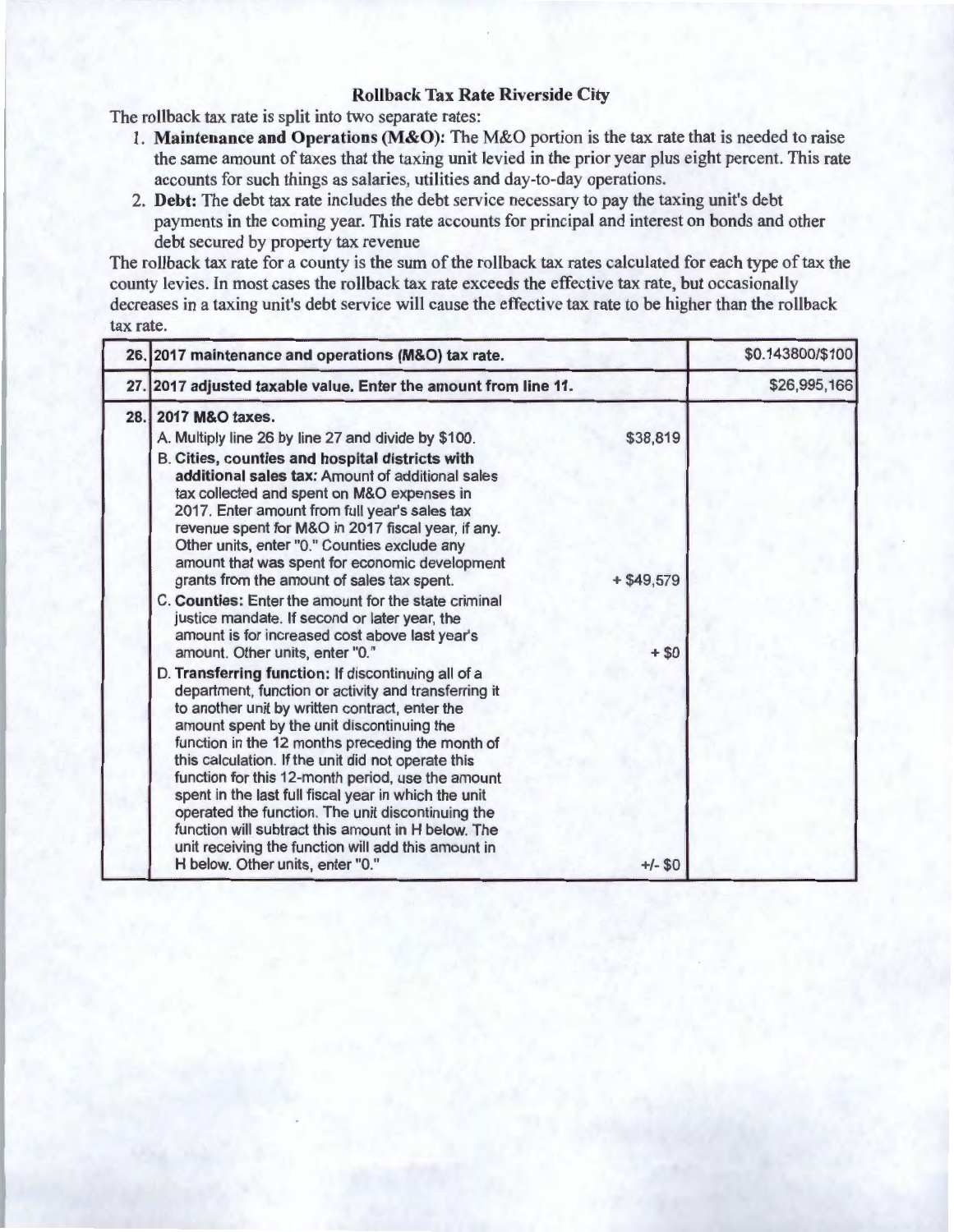# Rollback Tax Rate (continued) Riverside City

| 28.<br>(cont.) | E. Taxes refunded for years preceding tax year<br>2017: Enter the amount of M&O taxes refunded<br>in the preceding year for taxes before that year.<br>Types of refunds include court decisions, Tax<br>Code Section 25.25(b) and (c) corrections and<br>Tax Code Section 31.11 payment errors. Do not<br>include refunds for tax year 2017. This line      |                  |                |
|----------------|-------------------------------------------------------------------------------------------------------------------------------------------------------------------------------------------------------------------------------------------------------------------------------------------------------------------------------------------------------------|------------------|----------------|
|                | applies only to tax years preceding tax year 2017.<br>F. Enhanced indigent health care expenditures:<br>Enter the increased amount for the current year's<br>enhanced indigent health care expenditures<br>above the preceding tax year's enhanced indigent<br>health care expenditures, less any state<br>assistance                                       | $+ $0$<br>$+ $0$ |                |
|                | G. Taxes in tax increment financing (TIF): Enter<br>the amount of taxes paid into the tax increment<br>fund for a reinvestment zone as agreed by the<br>taxing unit. If the unit has no 2018 captured<br>appraised value in Line 16D, enter "0."<br>H. Adjusted M&O Taxes. Add A, B, C, E and F. For<br>unit with D, subtract if discontinuing function and | $- $0$           |                |
|                | add if receiving function. Subtract G.                                                                                                                                                                                                                                                                                                                      |                  | \$88,398       |
|                | 29. 2018 adjusted taxable value.<br>Enter line 23 from the Effective Tax Rate Worksheet.                                                                                                                                                                                                                                                                    |                  | \$27,111,844   |
|                | 30. 2018 effective maintenance and operations rate.<br>Divide line 28H by line 29 and multiply by \$100.                                                                                                                                                                                                                                                    |                  | \$0.3260/\$100 |
|                | 31. 2018 rollback maintenance and operation rate.<br>Multiply line 30 by 1.08.                                                                                                                                                                                                                                                                              |                  | \$0.3520/\$100 |

•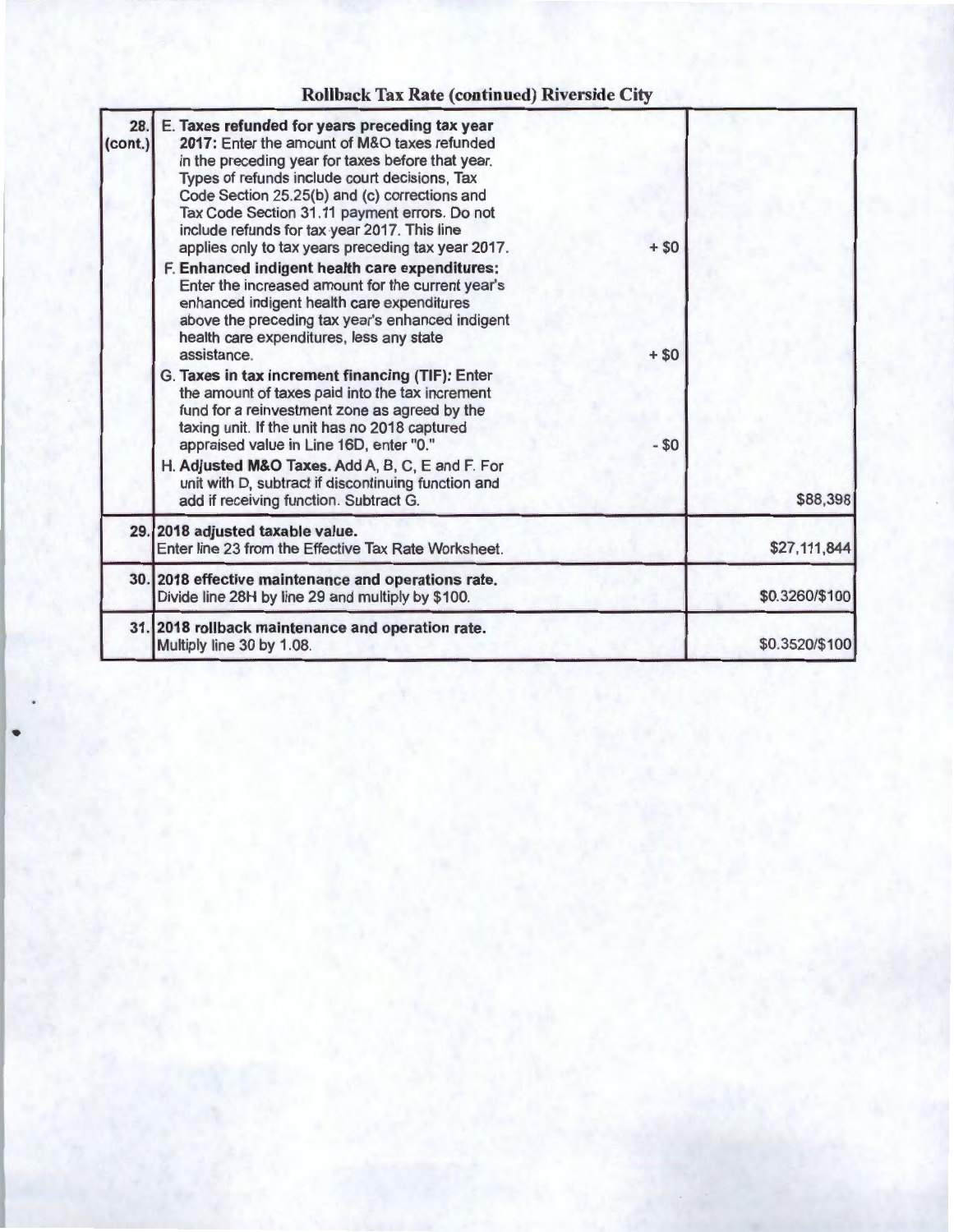## **Rollback Tax Rate (continued) Riverside City**

| 32.1 | Total 2018 debt to be paid with property taxes and additional sales tax<br>revenue.<br>"Debt" means the interest and principal that will be paid on debts that:<br>(1) are paid by property taxes,<br>(2) are secured by property taxes,<br>(3) are scheduled for payment over a period longer than one year and<br>(4) are not classified in the unit's budget as M&O expenses.<br>A: Debt also includes contractual payments to other<br>taxing units that have incurred debts on behalf of this<br>taxing unit, if those debts meet the four conditions<br>above. Include only amounts that will be paid from<br>property tax revenue. Do not include appraisal<br>district budget payments.<br>Enter debt amount.<br>B: Subtract unencumbered fund amount used to<br>reduce total debt. | \$0<br>$-50$ |                |
|------|---------------------------------------------------------------------------------------------------------------------------------------------------------------------------------------------------------------------------------------------------------------------------------------------------------------------------------------------------------------------------------------------------------------------------------------------------------------------------------------------------------------------------------------------------------------------------------------------------------------------------------------------------------------------------------------------------------------------------------------------------------------------------------------------|--------------|----------------|
|      | C: Subtract amount paid from other resources.<br>D: Adjusted debt. Subtract B and C from A.                                                                                                                                                                                                                                                                                                                                                                                                                                                                                                                                                                                                                                                                                                 | $-50$        | \$0            |
|      | 33. Certified 2017 excess debt collections. Enter the amount certified by the<br>collector.                                                                                                                                                                                                                                                                                                                                                                                                                                                                                                                                                                                                                                                                                                 |              | \$0            |
|      | 34. Adjusted 2018 debt. Subtract line 33 from line 32D.                                                                                                                                                                                                                                                                                                                                                                                                                                                                                                                                                                                                                                                                                                                                     |              | \$0            |
|      | 35. Certified 2018 anticipated collection rate. Enter the rate certified by the<br>collector. If the rate is 100 percent or greater, enter 100 percent.                                                                                                                                                                                                                                                                                                                                                                                                                                                                                                                                                                                                                                     |              | 100.000000%    |
|      | 36. 2018 debt adjusted for collections. Divide line 34 by line 35.                                                                                                                                                                                                                                                                                                                                                                                                                                                                                                                                                                                                                                                                                                                          |              | \$0            |
|      | 37. 2018 total taxable value. Enter the amount on line 19.                                                                                                                                                                                                                                                                                                                                                                                                                                                                                                                                                                                                                                                                                                                                  |              | \$27,958,774   |
|      | 38. 2018 debt tax rate. Divide line 36 by line 37 and multiply by \$100.                                                                                                                                                                                                                                                                                                                                                                                                                                                                                                                                                                                                                                                                                                                    |              | \$0.0000/\$100 |
|      | 39. 2018 rollback tax rate. Add lines 31 and 38.                                                                                                                                                                                                                                                                                                                                                                                                                                                                                                                                                                                                                                                                                                                                            |              | \$0.3520/\$100 |
|      | 40. COUNTIES ONLY. Add together the rollback tax rates for each type of tax the<br>county levies. The total is the 2018 county rollback tax rate.                                                                                                                                                                                                                                                                                                                                                                                                                                                                                                                                                                                                                                           |              | \$/\$100       |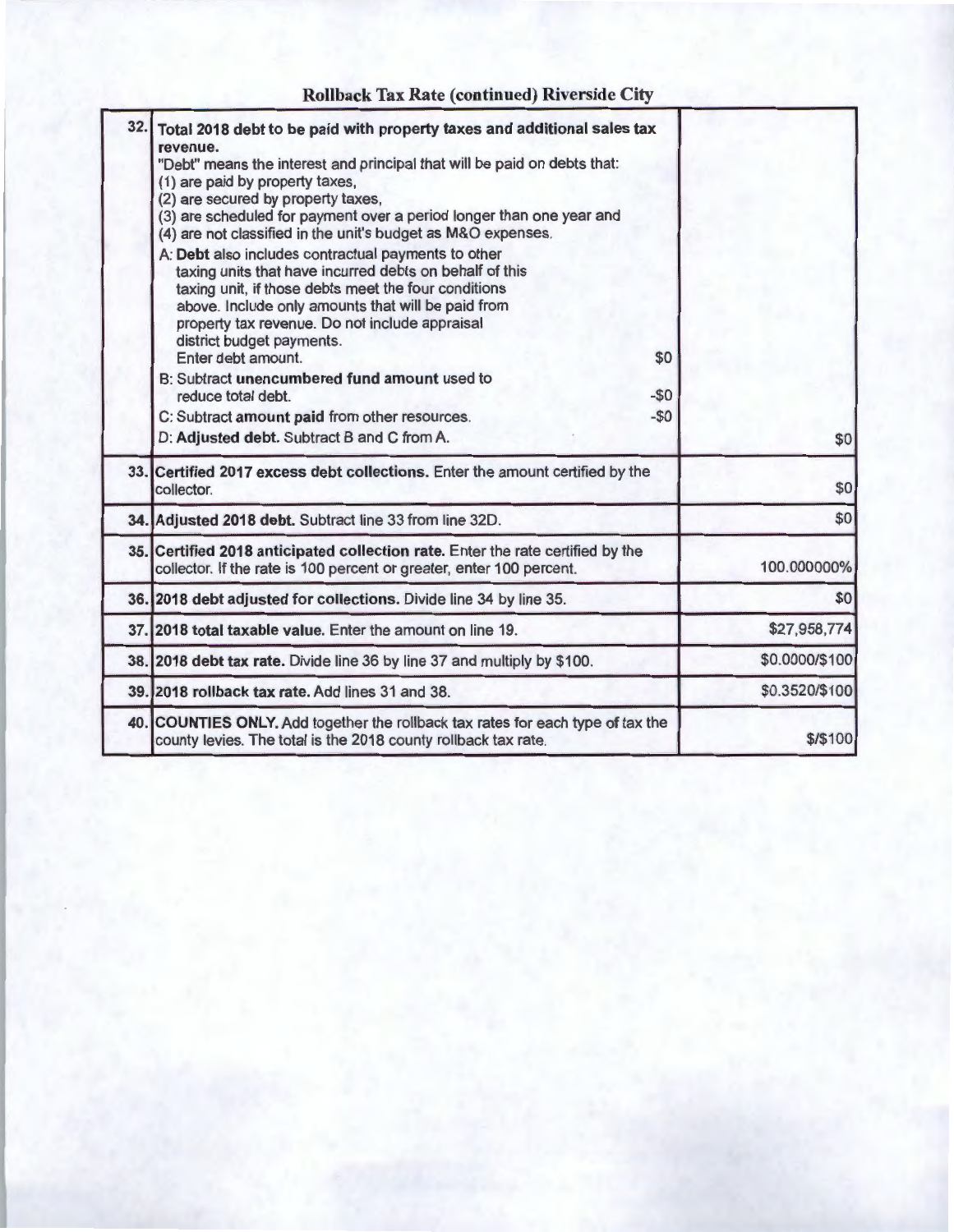#### **Additional Sales Tax to Reduce Property Taxes Riverside City**

Cities, counties and hospital districts may levy a sales tax specifically to reduce property taxes. Local voters by election must approve imposing or abolishing the additional sales tax. If approved, the taxing unit must reduce its effective and rollback tax rates to offset the expected sales tax revenue. This section should only be completed by a county, city or hospital district that is required to adjust its effective tax rate and/or rollback tax rate because it adopted the additional sales tax.

|                | 41. Taxable Sales. For taxing units that adopted the sales tax in November 2017 or<br>May 2018, enter the Comptroller's estimate of taxable sales for the previous<br>four quarters. <sup>20</sup> Estimates of taxable sales may be obtained through the                                                                                                                                                         |  |
|----------------|-------------------------------------------------------------------------------------------------------------------------------------------------------------------------------------------------------------------------------------------------------------------------------------------------------------------------------------------------------------------------------------------------------------------|--|
| \$0            | Comptroller's Allocation Historical Summary webpage. Taxing units that adopted<br>the sales tax before November 2017, skip this line.                                                                                                                                                                                                                                                                             |  |
|                | 42. Estimated sales tax revenue. Counties exclude any amount that is or will be<br>spent for economic development grants from the amount of estimated sales tax<br>revenue. <sup>21</sup><br>Taxing units that adopted the sales tax in November 2017 or in May 2018.<br>Multiply the amount on Line 41 by the sales tax rate (.01, .005, or .0025, as<br>applicable) and multiply the result by .95.22<br>$-OR-$ |  |
| \$49,579       | Taxing units that adopted the sales tax before November 2017. Enter the<br>sales tax revenue for the previous four quarters. Do not multiply by .95.                                                                                                                                                                                                                                                              |  |
| \$27,958,774   | 43. 2018 total taxable value. Enter the amount from line 37 of the Rollback Tax<br>Rate Worksheet.                                                                                                                                                                                                                                                                                                                |  |
| \$0.1773/\$100 | 44. Sales tax adjustment rate. Divide line 42 by line 43 and multiply by \$100.                                                                                                                                                                                                                                                                                                                                   |  |
| \$0.1431/\$100 | 45. 2018 effective tax rate, unadjusted for sales tax. <sup>23</sup> Enter the rate from line<br>24 or 25, as applicable, on the Effective Tax Rate Worksheet.                                                                                                                                                                                                                                                    |  |
| \$0.1431/\$100 | 46. 2018 effective tax rate, adjusted for sales tax.<br>Taxing units that adopted the sales tax in November 2017 or in May 2018.<br>Subtract line 44 from line 45. Skip to Line 47 if you adopted the additional<br>sales tax before November 2017.                                                                                                                                                               |  |
| \$0.3520/\$100 | 47. 2018 rollback tax rate, unadjusted for sales tax. <sup>24</sup> Enter the rate from line 39<br>or 40, as applicable, of the rollback tax rate worksheet.                                                                                                                                                                                                                                                      |  |
| \$0.1747/\$100 | 48. 2018 rollback tax rate, adjusted for sales tax. Subtract line 44 from line 47.                                                                                                                                                                                                                                                                                                                                |  |

20 Tex. Tax Code§ 26.04l(d) 21 Tex. Tax Code§ 26.04l(i) 22 Tex. Tax Code§ 26.04l(d) 23 Tex. Tax Code§ 26.04(c) 24 Tex. Tax Code§ 26.04(c)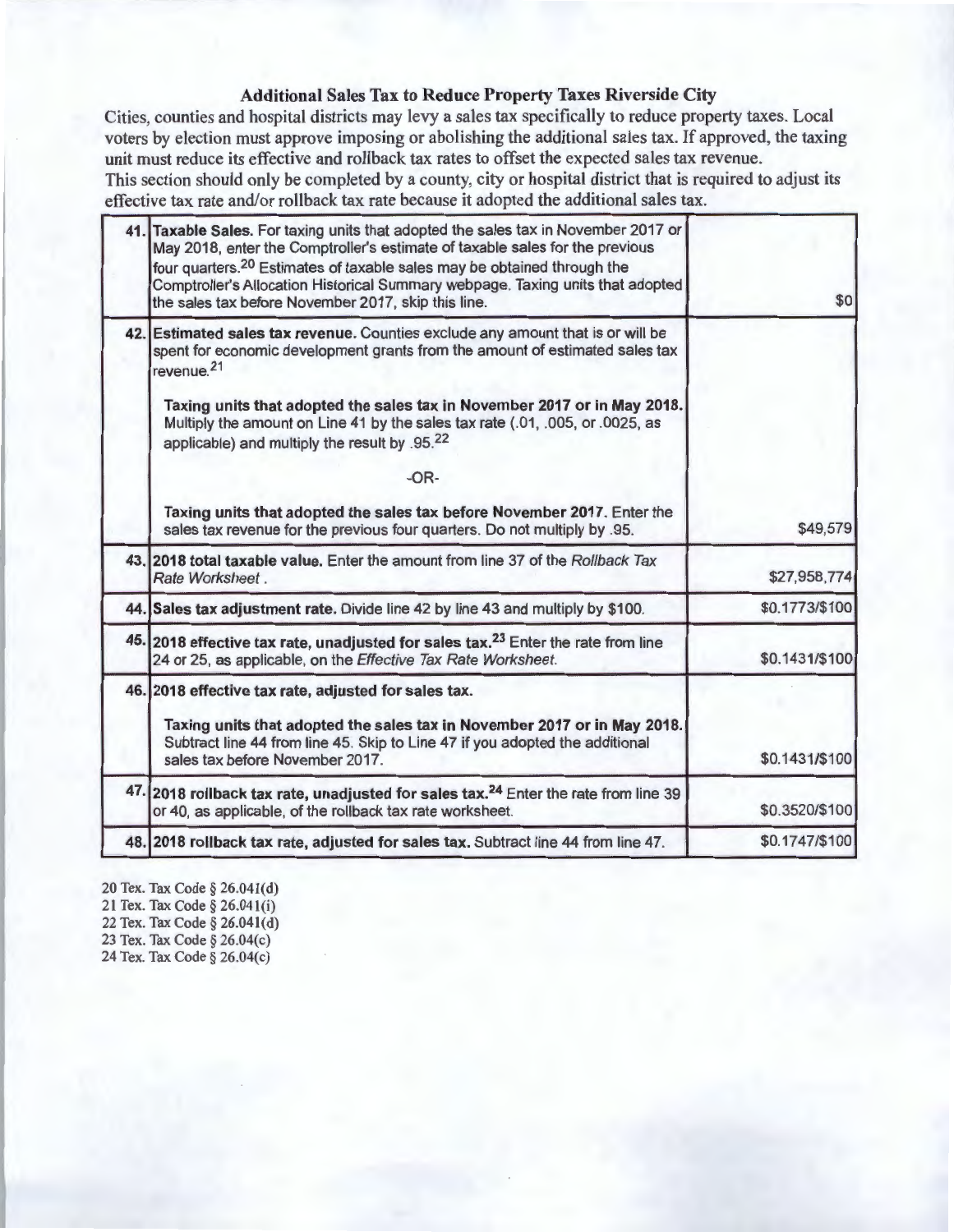#### **Additional Rollback Protection for Pollution Control Riverside City**

A taxing unit may raise its rate for M&O funds used to pay for a facility, device or method for the control of air, water or land pollution. This includes any land, structure, building, installation, excavation, machinery, equipment or device that is used, constructed, acquired or installed wholly or partly to meet or exceed pollution control requirements. The taxing unit's expenses are those necessary to meet the requirements of a permit issued by the Texas Commission on Environmental Quality (TCEQ). The taxing unit must provide the tax assessor with a copy of the TCEQ letter of determination that states the portion of the cost of the installation for pollution control.

This section should only be completed by a taxing unit that uses M&O funds to pay for a facility, device or method for the control of air, water or land pollution.

| 49. Certified expenses from the Texas Commission on Environmental Quality<br>(TCEQ). Enter the amount certified in the determination letter from TCEQ. <sup>25</sup><br>The taxing unit shall provide its tax assessor-collector with a copy of the letter. <sup>26</sup> | \$0            |
|---------------------------------------------------------------------------------------------------------------------------------------------------------------------------------------------------------------------------------------------------------------------------|----------------|
| 50. 2018 total taxable value. Enter the amount from line 37 of the Rollback Tax<br>Rate Worksheet.                                                                                                                                                                        | \$27,958,774   |
| 51. Additional rate for pollution control. Divide line 49 by line 50 and multiply by<br>100.                                                                                                                                                                              | \$0.0000/\$100 |
| 52. 2018 rollback tax rate, adjusted for pollution control. Add line 51 to one of<br>the following lines (as applicable): line 39, line 40 (counties) or line 48 (units<br>with the additional sales tax).                                                                | \$0.1747/\$100 |

25 Tex. Tax Code§ 26.045(d) 26 Tex. Tax Code § 26.045(i)